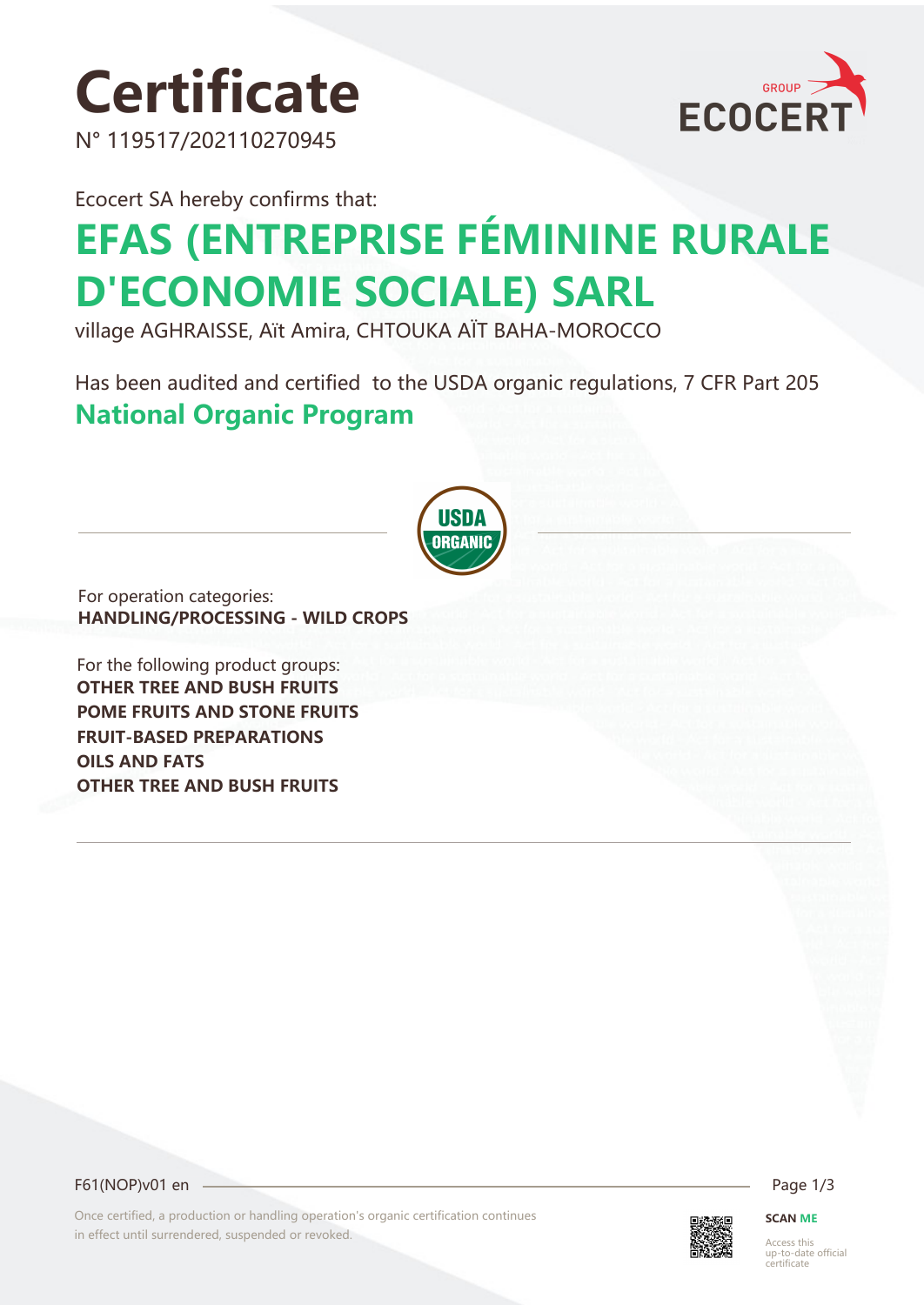Certificate issued on 27 October 2021



**Ecocert SA** BP 47 Lieudit Lamothe Ouest 32600 L'Isle Jourdain France (+33) 5 62 07 51 09 - www.ecocert.com Capital 444 400 € - SIREN 380 725 002 – RCS AUCH

### **Anniversary date: 1st August**

when the certified operation must submit its annual update - this is not an expiration date

Effective date / date of 1st certification: 10 January 2013



Once certified, a production or handling operation's organic certification continues in effect until surrendered, suspended or revoked.



#### **SCAN ME**

Access this up-to-date official certificate